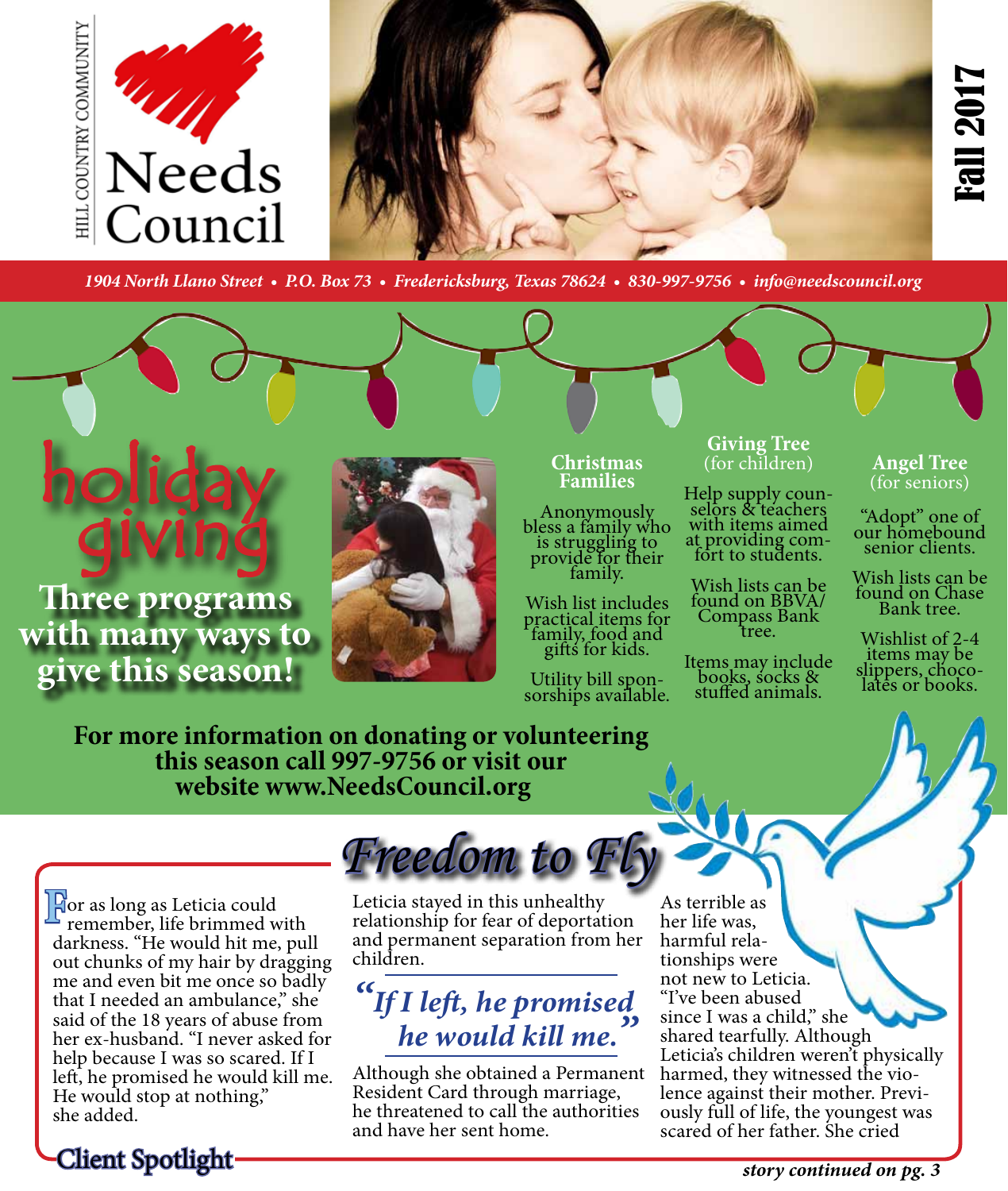### MEMORIALS, HONORARIUMS & DONATIONS TO THE NEEDS COUNCIL

**June 1, 2017 through October 25, 2017**

72 Degrees Paul & Stephanie Abadie ACI Disposal Advantage Copier Service Sam & Bea Aldrich Amazon Smile Foundation Ambleside School of Fredericksburg Patty & Chris Anderson Armadillo Farm Campground Anita Arnold Austin Street Retreat  *In Honor of Pat Weinheimer* Jamie Bailey Ginger & Mike Barr Robert & Sally Barrow Jim & Arvella Bauman  *In Memory of Joan Wood* Susan Becmer William & Frances Behrends Cleo Benson Bradley & Lindsey Bertrand Bethany Lutheran Sunday School Margaret Bierschwale Ross & Elaine Bigelow Ray & Karen Bluhm Glenn & Kathy Blundell Michael & Emilie Bolton Terry & Joan Bonn Kermit & Laverne Boos  *In Memory of Allen Rode* Carol Bottlinger John & Sherilea Brown Alton & Florine Bruns *In Memory of Mark Matlock In Memory of Nesbitt Bennett In Memory of Kenneth Lochte* Skyler Brunson Allan & Betty Buchmeier Buffalo Nickel Bar & Grill Jimmy & Peggy Cady Julie Carroll Kathy T. Carroll  *In Memory of Marget G Greene* L D & Charlotte Casey Kathleen Castonguay Catholic Life Insurance Brooke Chastain Lonnie & Valarie Childs Jerry & Linda Christensen Church of Christ - Ladies Bible Class Keith & Norma Cobb Claire Collins Conlee's College of Cosmetology Roy Cooper Kareen Cordray Pam Cotten Lee & Janice Courtney Joyce Crenwelge Ronald & Laverne Cuddy *In Memory of Danny Woerner, John Mavsar & Darrel Kothe In Memory of Chester Grona & Nancy Crenwelge* Dorothy Cunningham *In Memory of Leroy Cunningham In Honor of Virginia Higdon & Diane Holly* Edwardo & Josee Cvercko Curtis Dartez Heather Davis Rebecca Davis

Donald & Shirley Dierkes Ronald & Jane Drynan

Joyce Dunning

Ecolab Foundation *In Honor of John Brown* Darrell Edwards Lillie Eisner Sidney & Elizabeth Ellebracht Mary Ann Faubion First Baptist Church First Baptist Church - Maranatha Class Fischer & Wieser Specialty Foods Matthew Franek Juanice Frank Fredericksburg Class of 1947 Fredericksburg Jaycees Fredericksburg Morning Rotary Fredericksburg United Methodist Church Jeannine Frost Frost Bank Ray & Cecily Gallagher Reg & Linda Gartner Reagan & Shirley George Pam & Bruce Giannotti  *In Memory of Claribel Bierschwale* Gillespie County Sharon Ginder Global Cooling LLC Carol Goad Anabel & John Greenlee Cathy Grimm Robert Grinslade Mark & Kelly Hallman Mary Hardie Brad & Susan Hardin Joanie Harris  *In Memory of Mary Ransleben* HEB Ann Heifner Cindy Heifner *In Memory of Allen Daigle In Memory of Sue Harter* Deborah Heiser Charles Helvie Hill Country 4H Hill Country Church Hill Country Pest Control of Fredericksburg, Inc. Hill Country Titles, Inc Danny & Charlotte Hirt Holy Ghost Lutheran Church Jeryl & Ruthann Hoover Bert & Frances Huebner William & Helen Huffman Barbara & Royce Hunter Itz Salon Sylvia Izard *In Memory of Era Lollar In Memory of Craig Kothe In Memory of Kenneth Lochte In Memory of Kenneth Lochte In Memory of June Phillips* James Avery Employees Maureen Jasso JDPEO Sisters Carly & Keith Jenkins Laurie & Daniel Jenschke  *In Memory of Halle Collier In Memory Claribel Bierschwale* Sharon Johnson Joseph Financial Partners

 *In Honor of Margaret J Atwell* Knights of Columbus #9765

Gregory Knopp  *In Memory of Kermit Eckhardt* Norman & Jeanette Koger Bernard & Sara Kopp Kerry & Melanie Kordzik  *In Memory of Reuben Geistweidt In Memory Jo Lynn Chandler* Charles & Zala Koym Jo Ann Krauskopf Chris & Rhonda Kunz Clovis & Dorothy La Fleur Beth LaPenna Robert & Donna Lapidus Frankie Law Michael & Karla Lawson Robert & Linda Lee Joan Lennon Lighthouse Fellowship Chapel Mary Lindsey Jeff & Heather Lingo Lizard Dreaming Yoga Jack & Jill Locy Carl & Vickie Luckenbach Alison & Brett Luther Mark Martin





Lois Mavsar  *In Memory of John P Mavsar, Jr* David & Audrey Mayer Genevieve McCaffrey  *In Memory of Casey Sprouce* Patricia McConnell  *In Honor of Max Althaus* DG & Berlee McCoury David & Eloise McGinnis  *In Memory of Ron Smith* Myrt McMahill William McPherson Betty Mellen Memorial Presbyterian Church MHM Wesley Nurse Richard & Cydney Mickelson Charles Miller Ward & Pat Miller Ed Millis Ricky & Judy Moellering Virginia Mohr Rick & Mara Moretti Kirsten Moss

John Muraglia  *In Memory of Elizabeth Attaway* Mary Murchison  *In Memory of Mary Grace Aschenbrener* Steve & Jana Neale Sue Newman Steve Nitsche Sharon Noland Oak Hills Church Pam Overman Bill & Carol Pace Palo Alto Materials Inc  *In Memory of Albert Cleo & Alice Holland* T Kathryn Parker Brainerd & Kathleen Parrish David & Clair Pasahow  *In Memory of Michael D Pasahow* Jane Lynn Payne Daniel & Lucy Jean Pehl Ola Mae Pehl Rose Petermann William & Faye Petmecky Elizabeth Pfannstiel Blaine & Deborah Phelps Sondra Phoenix Morris & Joan Pierson Pilates Pumpkins Patricia Podoll Michael & Mary Porter Carrie Pyka  *In Memory of Jennifer Klein* Karl Ransleben Larry & Candy Reed Joan Richards Danny & Mary Beth Richardson Douglas & Ruth Richter Earl & Marsha Robinett Billy & Betty Sue Rogers Juliet Roseberry Roy Rowe James & Jamie Runnels Bill & Pat Sadd Mohammad & Mary Saiidi  *In Memory of Ryan Saiidi* Saint Barnabas Episcopal Church Ruth Sarnecki Edward Savell  *In Memory of JC Mollendorf* Jackie & Toni Schandua  *In Memory of Hallie Collier* Lisa Elaine Schandua Kenneth Schindler  *In Memory of Chester Otto Arnold Grona* Charles & Loretta Schmidt Brad & Jennifer Schnieder Dan & Renee Sechrist Irene Segner Elizabeth Seinbert Poly Shaffer Shell Oil Company  *In Honor of John Haebig & Michael Mahoney* Carol Shepherd Chris & Anastasia Sikkema Cheryl & Alex Sione  *In Memory of Kenneth Lochte* Wanda Smith

Richard & Virginia Smith William & Cheri Snyder

Molly & Carroll Spencer Harrison Spisak St Paul Lutheran Church of Cave Creek Adam & Kristi Stafford Stallings Land Company LLC William & Katherine Steen Edward & Annabel Stein Curt & Jackie Stephens  *In Honor of Henry & Helen Och's 60th Anniversary* Camille Stewart Street Dreams Emeline Stubblefield *In Memory of Kenneth Lochte* Dorcella & Al Sunday Sunnyside Lawn & Landscaping Thomas & Kathryn Telle The Giving Circle The Optimist Club of Fredericksburg The Telephone Man Marylou Thompson Nick Thompson Kathy Tolan Vernon & Linda Treibs Glen & Peggy Treibs  *In Memory of Hallie Collier* Trinity Lutheran Church Paul & Jaydean Urban  *In Memory of Rhett Urban & Jimmy Peril* Vernice Visser  *In Memory of Sidney & Jane Livingston* Frederick & Phyllis Vogt Robert & Elizabeth Walch  *In Memory of Halle P Collier* James Walker  *In Memory of Ginny Walker* Sandra Wall Wal-Mart #1154 Martha Walton Margaret Watson Carl & Julia Weden  *In Memory of Dulcie Klein* Evelyn Wehmeyer Gail Weich Laura Weinheimer Pat Weinheimer  *In Memory of Phil McConnell* Sandra Weinheimer  *In Memory of Rocky Priess* Whistle Pik Galleries Keith & Eileen Whited Ruby Wiesner Pam & Jim Wilhite  *In Memory of Tom Brown* Todd & Karen Willingham Jim & Judy Wilson Pam & Ben Wilson Frederick & Allison Winter Terry & Margaret Wittenberg Woodforest National Bank Kaitlin Woodward Brian & Kay Wright

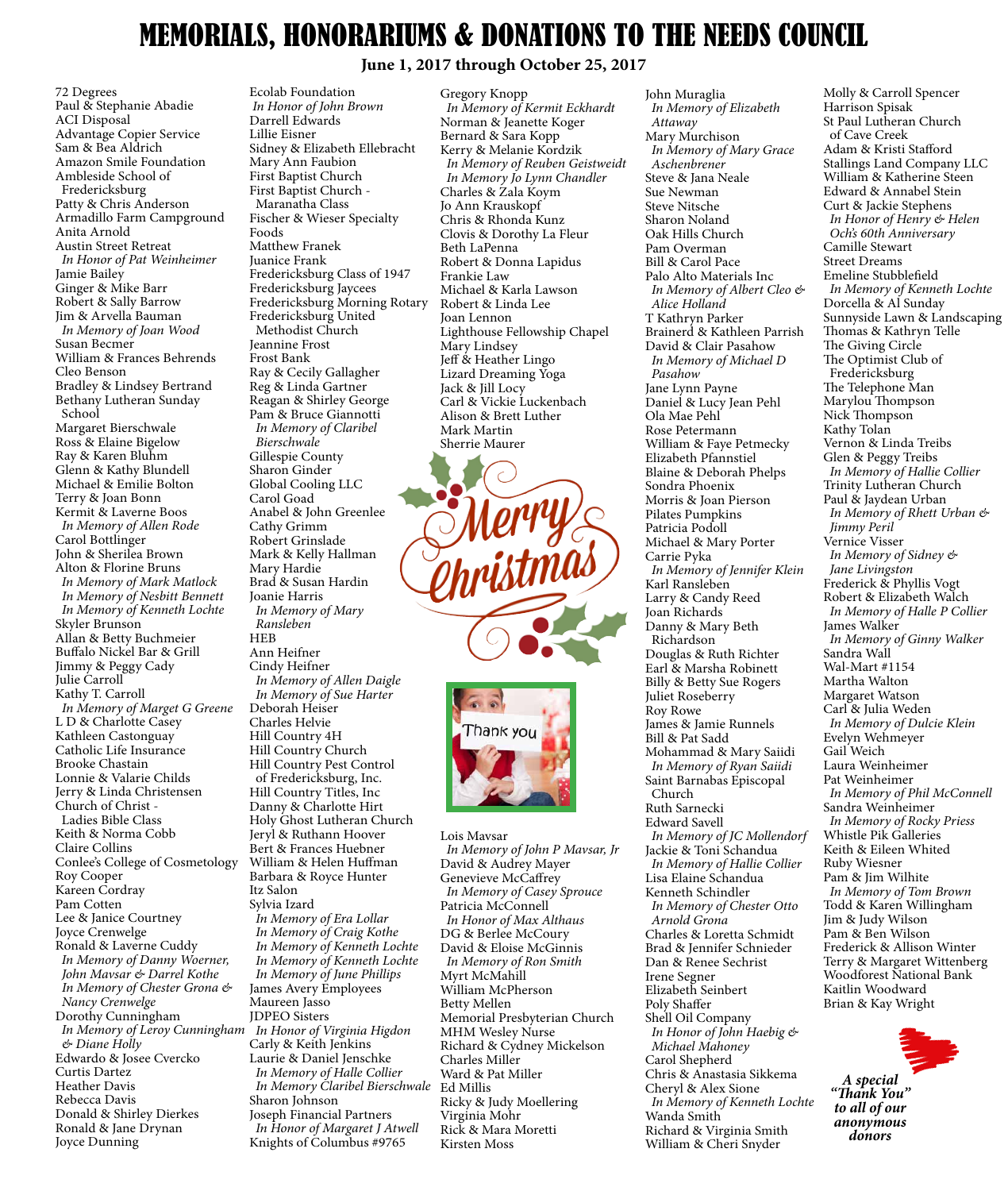*...continued from pg. 1*

excessively and became increasingly withdrawn. A learning disability was suspected due to her inability to pay attention in school.

In 2014, after Leticia spent years taking medication for depression and had thoughts of suicide, she decided it was time for a change. "My youngest started acting like him, yelling and hitting me and other kids at school. I could see it was affecting them, it was time to leave."

Leticia's courageous first step was to go to the Needs Council. "They gave me a big opportunity to change my life. When I knocked on the door, they never said no, they helped me quickly." The Needs Council helped Leticia and her two daughters with an apartment and provided counseling to assist them in healing from years of abuse. During the holidays they were placed on our Christmas Families program and were "adopted" by a donor. "After I left the Needs Council I finally felt like I could breathe," she exclaimed. "I could see everything for the first time - the color of the sky, the color of the flowers. Before, all I saw was darkness."

Leticia has a whole new life - classes improved her English, then she obtained her GED, and finally she worked diligiently to gain U.S. Citizenship for herself! "While I was at work, I'd listen to the 100 questions with headphones so I made sure to get them right," she beamed proudly. She plans to attend college to become a social worker for a women's shelter. Leticia has full-time employment and is very much appreciated for her work ethic. If that wasn't

*"After I left the Needs Council I finally felt like I could* 

enough, Leticia also keeps her grandson in the evenings while her eldest daughter works. "I don't want to leave him with anyone else," she smiled.

Leticia is now re-married with a healthy relationship she didn't realize was possible just a few short years ago. She is proud to say her new husband is "a dream" and is incredibly loving and a wonderful father to her youngest daughter. She has flourished in the new environment; concerns of a learning disability faded fast as she excelled in all subjects!

When asked what advice she would give to someone in her former situation Leticia exclaimed, "You can leave, you can – he hurt me for

18 years – you don't have to wait that long before you get help. The Needs Council opened a good door for me. They closed the bad door and put in many bolts, they can do that for you too."

Leticia has tremendous gratitude for the Needs Council and the donors who made this new life possible. She joyfully stated, "I want to let everyone who helped me know how much I appreciate what they've done. "The Needs Council opened their arms and made me feel like I was family when I felt so alone. I was like a bird living in a cage, but now I am finally free".  $\blacklozenge$